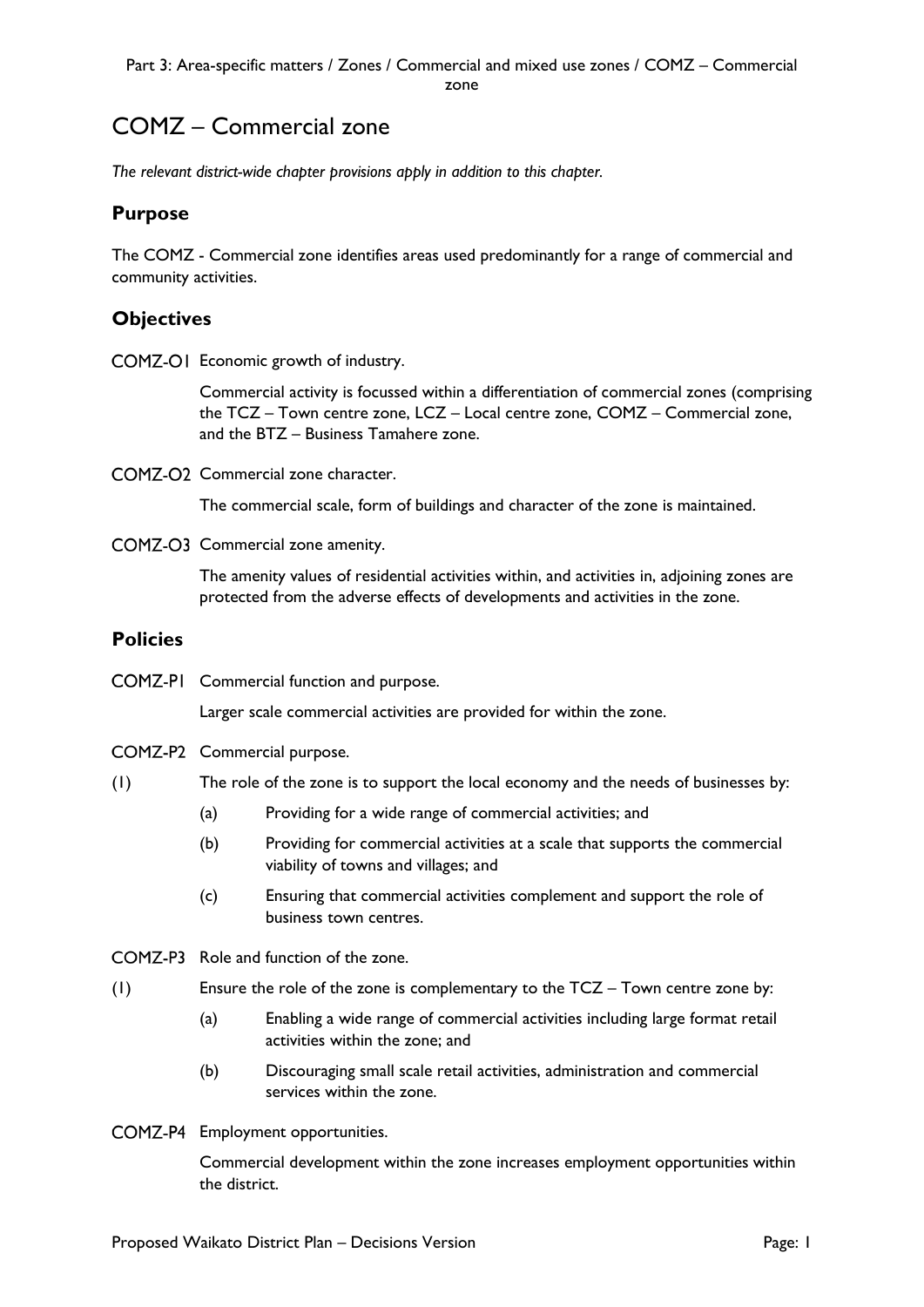#### Part 3: Area-specific matters / Zones / Commercial and mixed use zones / COMZ – Commercial zone

#### COMZ-P5 Retail.

- (1) Locate small scale retail activities within the TCZ Town centre zone and LCZ Local centre zone and discourage large scale activities with the exception of supermarkets from establishing within the TCZ – Town centre zone.
- (2) Locate large scale retail and commercial activities within the COMZ Commercial zone.
- COMZ-P6 Residential upper floors.
- (1) Maintain the commercial viability of the zone while:
	- (a) Providing for mixed use developments, ensuring residential activities are preferably located above ground floor; and
	- (b) Avoiding residential activity located at ground level, where it could undermine commercial activity and frontage.
- COMZ-P7 Landscaping of onsite parking areas.

Provide a degree of amenity for onsite parking areas within the zone by ensuring a planting strip is established and maintained.

- COMZ-P8 Strategic infrastructure setback.
- (1) Ensure buildings within the zone are designed and set back from strategic infrastructure by:
	- (a) Retaining the predominant building setback within the street; and
	- (b) Allowing sufficient space for the establishment of landscaping on the site.
- COMZ-P9 Height.

Ensure the height of new buildings is complementary to, and promotes, the existing character of the zone and adjoining residential zones.

COMZ-P10 Reverse sensitivity.

Development within the zone is acoustically insulated to mitigate the adverse effects of noise.

- COMZ-PII Adjoining site amenity.
- (1) Maintain amenity of adjoining GRZ General residential zone, MRZ Medium density residential zone or OSZ – Open space zone by:
	- (a) Requiring buildings within the zone to be set back from boundaries adjoining GRZ – General residential, MRZ – Medium density residential and OSZ – Open space zoned land; and
	- (b) The progressive reduction in the height of buildings in the zone, the closer they are located to boundaries adjoining GRZ – General residential, MRZ – Medium density residential and OSZ – Open space zoned land.

## **Rules**

*Land use – activities*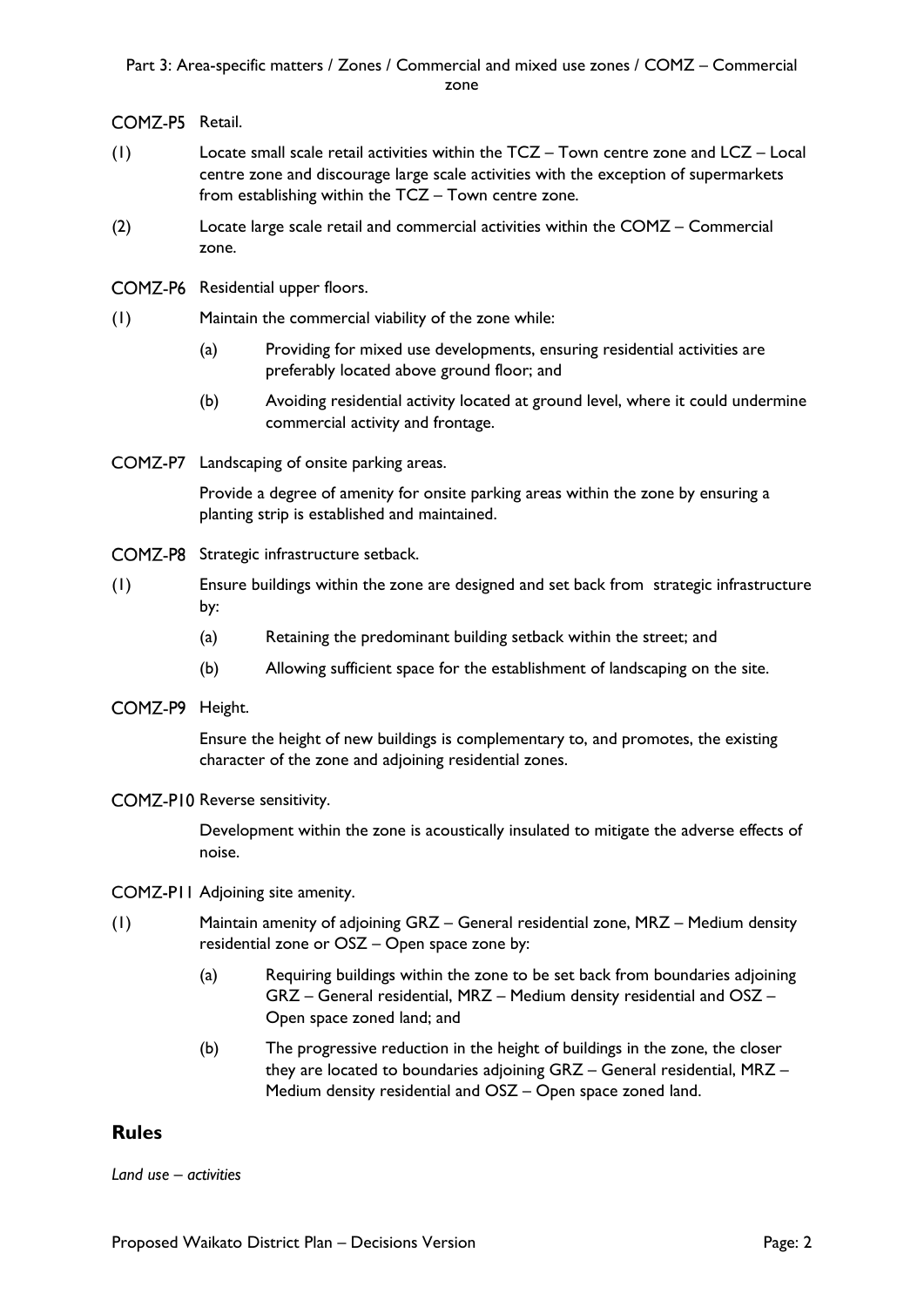In addition to the activity-specific standards listed below, permitted activities must also comply with all relevant Land-use effects standards and Land-use building standards in this chapter, as well as the standards in Part 2 / District-wide matters / General district-wide matters.

| <b>COMZ-RI</b>                      | Commercial activity                            |                                                                              |  |
|-------------------------------------|------------------------------------------------|------------------------------------------------------------------------------|--|
| (I) Activity status: PER            |                                                | (2) Activity status where compliance not                                     |  |
| <b>Activity-specific standards:</b> |                                                | achieved: DIS                                                                |  |
|                                     | (a) Any individual tenancy must have a gross   |                                                                              |  |
|                                     | floor area of greater than 350m <sup>2</sup> . |                                                                              |  |
| <b>COMZ-R2</b>                      | Supermarket                                    |                                                                              |  |
| (I) Activity status: PER            |                                                | (2) Activity status where compliance not                                     |  |
| <b>Activity-specific standards:</b> |                                                | achieved: n/a                                                                |  |
| Nil.                                |                                                |                                                                              |  |
| <b>COMZ-R3</b>                      | Community facility                             |                                                                              |  |
| (1) Activity status: PER            |                                                | (2) Activity status where compliance not                                     |  |
| <b>Activity-specific standards:</b> |                                                | achieved: DIS                                                                |  |
|                                     | (a) Excluding a cemetery.                      |                                                                              |  |
| <b>COMZ-R4</b>                      | Residential activity, unless specified below   |                                                                              |  |
|                                     |                                                |                                                                              |  |
|                                     |                                                | This includes occupation of a single residential unit for short term rental. |  |
| (1) Activity status: PER            |                                                | (2) Activity status where compliance not                                     |  |
| <b>Activity-specific standards:</b> |                                                | achieved: RDIS                                                               |  |
|                                     | (a) Located above ground floor level.          | <b>Council's discretion is restricted to the</b>                             |  |
|                                     |                                                | following matters:                                                           |  |
|                                     |                                                | (a) The extent to which the residential                                      |  |
|                                     |                                                | activity effects the primary purpose of                                      |  |
|                                     |                                                | the zone to provide for commercial                                           |  |
|                                     |                                                | activities.                                                                  |  |
| <b>COMZ-R5</b>                      | <b>Educational facility</b>                    |                                                                              |  |
| (1) Activity status: PER            |                                                | (2) Activity status where compliance not                                     |  |
| <b>Activity-specific standards:</b> |                                                | achieved: n/a                                                                |  |
| Nil.                                |                                                |                                                                              |  |
| COMZ-R6                             | Child care facility                            |                                                                              |  |
| (1) Activity status: PER            |                                                | (2) Activity status where compliance not                                     |  |
| <b>Activity-specific standards:</b> |                                                | achieved: n/a                                                                |  |
| Nil.                                |                                                |                                                                              |  |
| <b>COMZ-R7</b>                      | Office                                         |                                                                              |  |
| (1) Activity status: PER            |                                                | (2) Activity status where compliance not                                     |  |
| <b>Activity-specific standards:</b> |                                                | achieved: n/a                                                                |  |
| Nil.                                |                                                |                                                                              |  |
| <b>COMZ-R8</b>                      | Public amenity                                 |                                                                              |  |
| (1) Activity status: PER            |                                                | (2) Activity status where compliance not                                     |  |
| <b>Activity-specific standards:</b> |                                                | achieved: n/a                                                                |  |
| Nil.                                |                                                |                                                                              |  |
| <b>COMZ-R9</b><br>Health facility   |                                                |                                                                              |  |
| (I) Activity status: PER            |                                                | (2) Activity status where compliance not                                     |  |
| <b>Activity-specific standards:</b> |                                                | achieved: n/a                                                                |  |
| Nil.                                |                                                |                                                                              |  |
|                                     |                                                |                                                                              |  |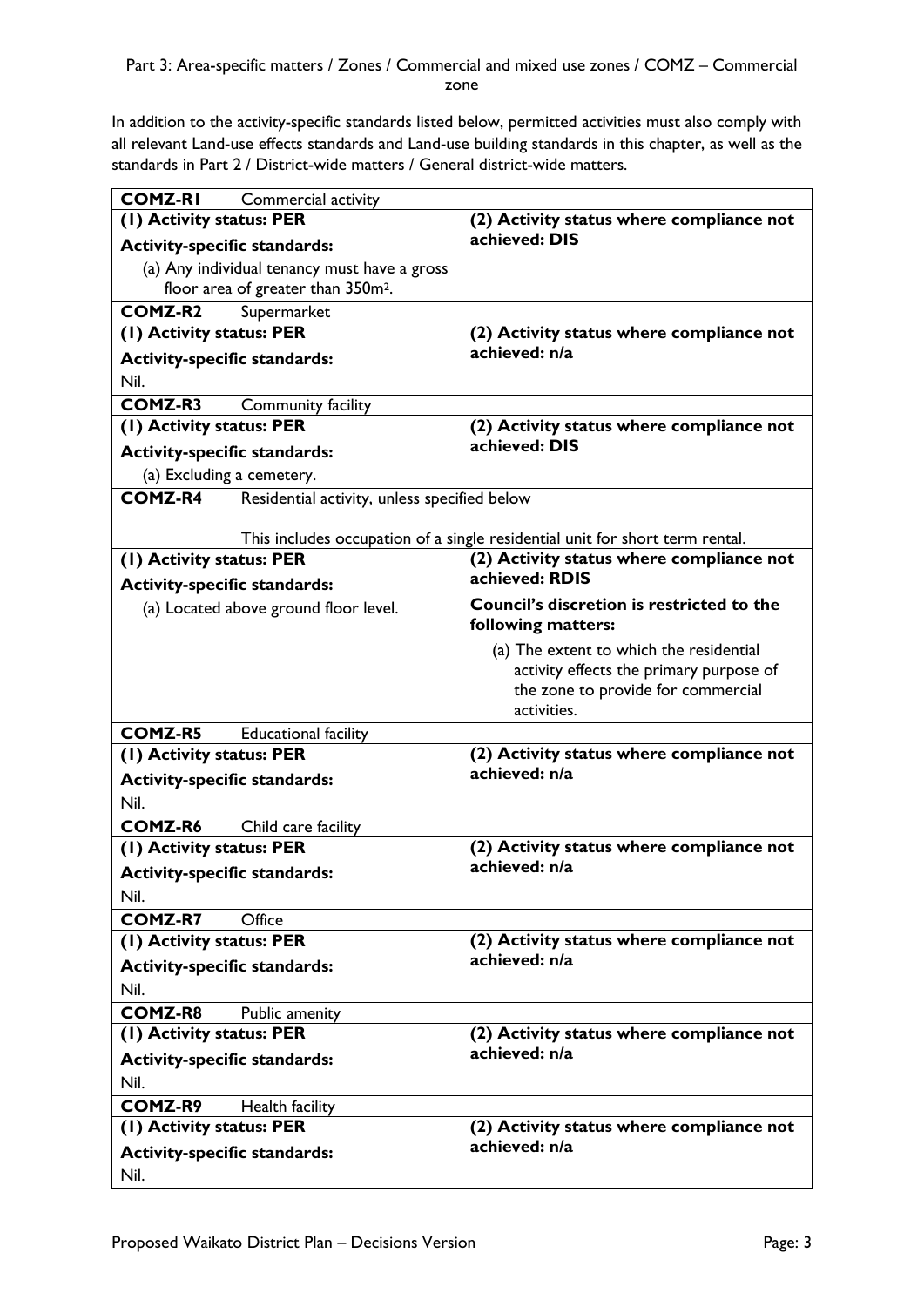| COMZ-RIO                                                        |                                                                                      |                                                                               |
|-----------------------------------------------------------------|--------------------------------------------------------------------------------------|-------------------------------------------------------------------------------|
| (I) Activity status: PER                                        | Visitor accommodation                                                                | (2) Activity status where compliance not                                      |
|                                                                 |                                                                                      | achieved: n/a                                                                 |
| <b>Activity-specific standards:</b>                             |                                                                                      |                                                                               |
| Nil.                                                            |                                                                                      |                                                                               |
| <b>COMZ-RII</b><br>(1) Activity status: PER                     | Public transport facility                                                            | (2) Activity status where compliance not                                      |
|                                                                 |                                                                                      | achieved: n/a                                                                 |
| <b>Activity-specific standards:</b>                             |                                                                                      |                                                                               |
| Nil.                                                            |                                                                                      |                                                                               |
| <b>COMZ-RI2</b>                                                 | Servicing of boats at Raglan Wharf                                                   | (2) Activity status where compliance not                                      |
| (1) Activity status: PER                                        |                                                                                      | achieved: n/a                                                                 |
| <b>Activity-specific standards:</b>                             |                                                                                      |                                                                               |
| Nil.                                                            |                                                                                      |                                                                               |
| <b>COMZ-RI3</b>                                                 | Community corrections activity                                                       | (2) Activity status where compliance not                                      |
| (1) Activity status: PER                                        |                                                                                      | achieved: n/a                                                                 |
| <b>Activity-specific standards:</b>                             |                                                                                      |                                                                               |
| Nil.                                                            |                                                                                      |                                                                               |
| <b>COMZ-RI4</b>                                                 |                                                                                      | Buildings, structures and sensitive land use within the National Grid Yard on |
| (1) Activity status: PER                                        | sites existing as of 18 July 2018                                                    | (2) Activity status where compliance not                                      |
| <b>Activity-specific standards:</b>                             |                                                                                      | achieved: NC                                                                  |
|                                                                 | (a) Within National Grid Yard:                                                       |                                                                               |
|                                                                 |                                                                                      |                                                                               |
|                                                                 | (i) Building alterations and additions to an<br>existing building or structure that  |                                                                               |
|                                                                 | does not involve an increase in the                                                  |                                                                               |
|                                                                 | building height or footprint; or                                                     |                                                                               |
|                                                                 | (ii) Infrastructure (other than for the                                              |                                                                               |
|                                                                 | reticulation and storage of water for                                                |                                                                               |
|                                                                 | irrigation purposes) undertaken by a                                                 |                                                                               |
|                                                                 | network utility operator as defined in                                               |                                                                               |
|                                                                 | the Resource Management Act 1991;                                                    |                                                                               |
| or                                                              |                                                                                      |                                                                               |
|                                                                 | (iii) Non-habitable buildings or structures<br>for farming activities in rural zones |                                                                               |
|                                                                 | including accessory structures and                                                   |                                                                               |
|                                                                 | yards for milking/dairy sheds (but not                                               |                                                                               |
|                                                                 | including any intensive farming                                                      |                                                                               |
| buildings, commercial greenhouses                               |                                                                                      |                                                                               |
| and milking/dairy sheds); or                                    |                                                                                      |                                                                               |
| (iv) Non-habitable horticultural buildings;                     |                                                                                      |                                                                               |
| or                                                              |                                                                                      |                                                                               |
| (v) Artificial crop protection and support                      |                                                                                      |                                                                               |
| structures (excluding commercial<br>greenhouses and Pseudomonas |                                                                                      |                                                                               |
| syringae pv. Actinidiae (Psa) disease                           |                                                                                      |                                                                               |
| control structures);                                            |                                                                                      |                                                                               |
| (vi) Fences less than 2.5m in height,                           |                                                                                      |                                                                               |
| measured from the natural ground                                |                                                                                      |                                                                               |
| level immediately below the structure;                          |                                                                                      |                                                                               |
| and                                                             |                                                                                      |                                                                               |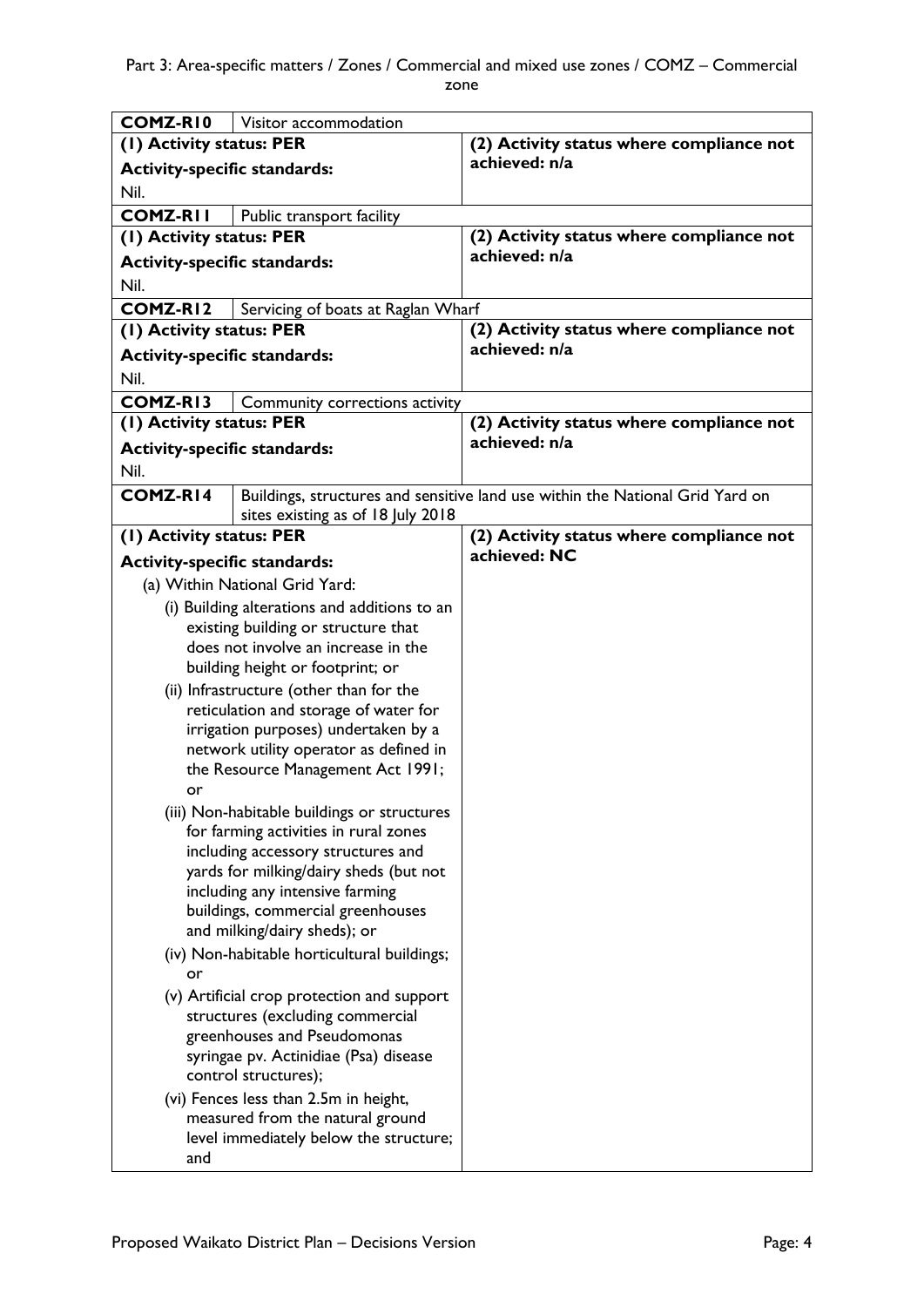| Electrical Safe Distances 34:2001 ISSN  |
|-----------------------------------------|
|                                         |
| transmission line operating conditions; |
|                                         |
|                                         |
|                                         |
|                                         |
|                                         |
|                                         |
|                                         |
| approval in accordance with clause      |
|                                         |
|                                         |
| measured from the natural ground        |
|                                         |
|                                         |
|                                         |
| Grid support structure foundation;      |
|                                         |
|                                         |
|                                         |
|                                         |
|                                         |
|                                         |
|                                         |
|                                         |
|                                         |
|                                         |
|                                         |
|                                         |
|                                         |
|                                         |
|                                         |
|                                         |
|                                         |
| existing vehicular access to a National |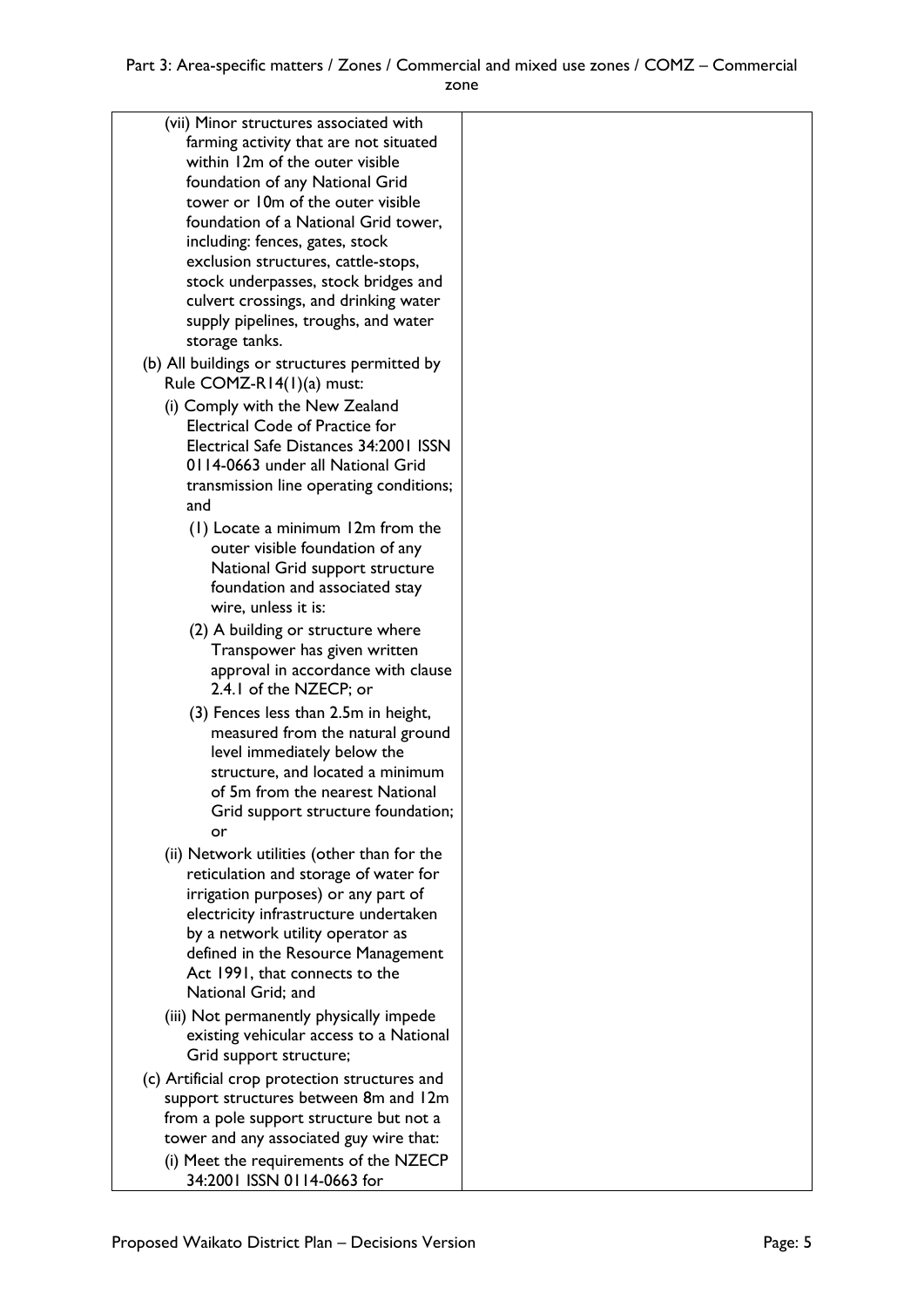|                                             | separation distances from the                                     |                                                                            |
|---------------------------------------------|-------------------------------------------------------------------|----------------------------------------------------------------------------|
| conductor;<br>(ii) Are no higher than 2.5m; |                                                                   |                                                                            |
| (iii) Are removable or temporary, to        |                                                                   |                                                                            |
|                                             | allow a clear working space of at least                           |                                                                            |
|                                             | 12 metres from the pole when                                      |                                                                            |
|                                             | necessary for maintenance and                                     |                                                                            |
|                                             | emergency repair purposes;                                        |                                                                            |
|                                             | (iv) Allow all-weather access to the pole                         |                                                                            |
|                                             | and a sufficient area for maintenance                             |                                                                            |
|                                             | equipment, including a crane.                                     |                                                                            |
| <b>COMZ-RI5</b>                             | Construction or alteration of a building for a sensitive land use |                                                                            |
| (1) Activity status: PER                    |                                                                   | (2) Activity status where compliance not                                   |
| <b>Activity-specific standards:</b>         |                                                                   | achieved: RDIS                                                             |
|                                             | (a) The construction or alteration of a                           | <b>Council's discretion is restricted to the</b>                           |
|                                             | building for a sensitive land use that                            | following matters:                                                         |
|                                             | complies with all of the following                                | (a) Effects on the amenity values of the site;                             |
| standards:                                  |                                                                   | (b) The risk of electrical hazards affecting                               |
|                                             | (i) It is set back a minimum of 10m from                          | the safety of people;                                                      |
|                                             | the centre of line of any electrical                              | (c) The risk of damage to property; and                                    |
|                                             | distribution or transmission lines, not                           | (d) Effects on the operation, maintenance                                  |
|                                             | associated with the National Grid,                                | and upgrading of the electrical                                            |
|                                             | that operate at a voltage of up to                                | distribution or transmission lines.                                        |
| II0kV; or                                   |                                                                   |                                                                            |
|                                             | (ii) It is set back a minimum of 12m from                         |                                                                            |
|                                             | the centre of line of any electrical                              |                                                                            |
|                                             | distribution or transmission lines, not                           |                                                                            |
|                                             | associated with the National Grid,                                |                                                                            |
| more.                                       | that operate at a voltage of 110kV or                             |                                                                            |
| COMZ-R16                                    |                                                                   | Construction or demolition of, or alteration or addition to, a building or |
|                                             | structure                                                         |                                                                            |
| (1) Activity status: PER                    |                                                                   | (2) Activity status where compliance not                                   |
| <b>Activity-specific standards:</b>         |                                                                   | achieved: n/a                                                              |
| Nil.                                        |                                                                   |                                                                            |
| <b>COMZ-RI7</b>                             | A multi-unit development                                          |                                                                            |
| (1) Activity status: RDIS                   |                                                                   | (2) Activity status where compliance not                                   |
| <b>Activity-specific standards:</b>         |                                                                   | achieved: DIS                                                              |
| (a) A multi-unit development that meets all |                                                                   |                                                                            |
| of the following standards:                 |                                                                   |                                                                            |
| (i) Land use $-$ effects standards for the  |                                                                   |                                                                            |
| zone;                                       |                                                                   |                                                                            |
| (ii) Land use – building standards for the  |                                                                   |                                                                            |
| zone, except the following rules do         |                                                                   |                                                                            |
| not apply;                                  |                                                                   |                                                                            |
| (1) COMZ-S9 (Residential units) does        |                                                                   |                                                                            |
| not apply;                                  |                                                                   |                                                                            |
| (2) COMZ-S10 (Outdoor living                |                                                                   |                                                                            |
| space) does not apply;                      |                                                                   |                                                                            |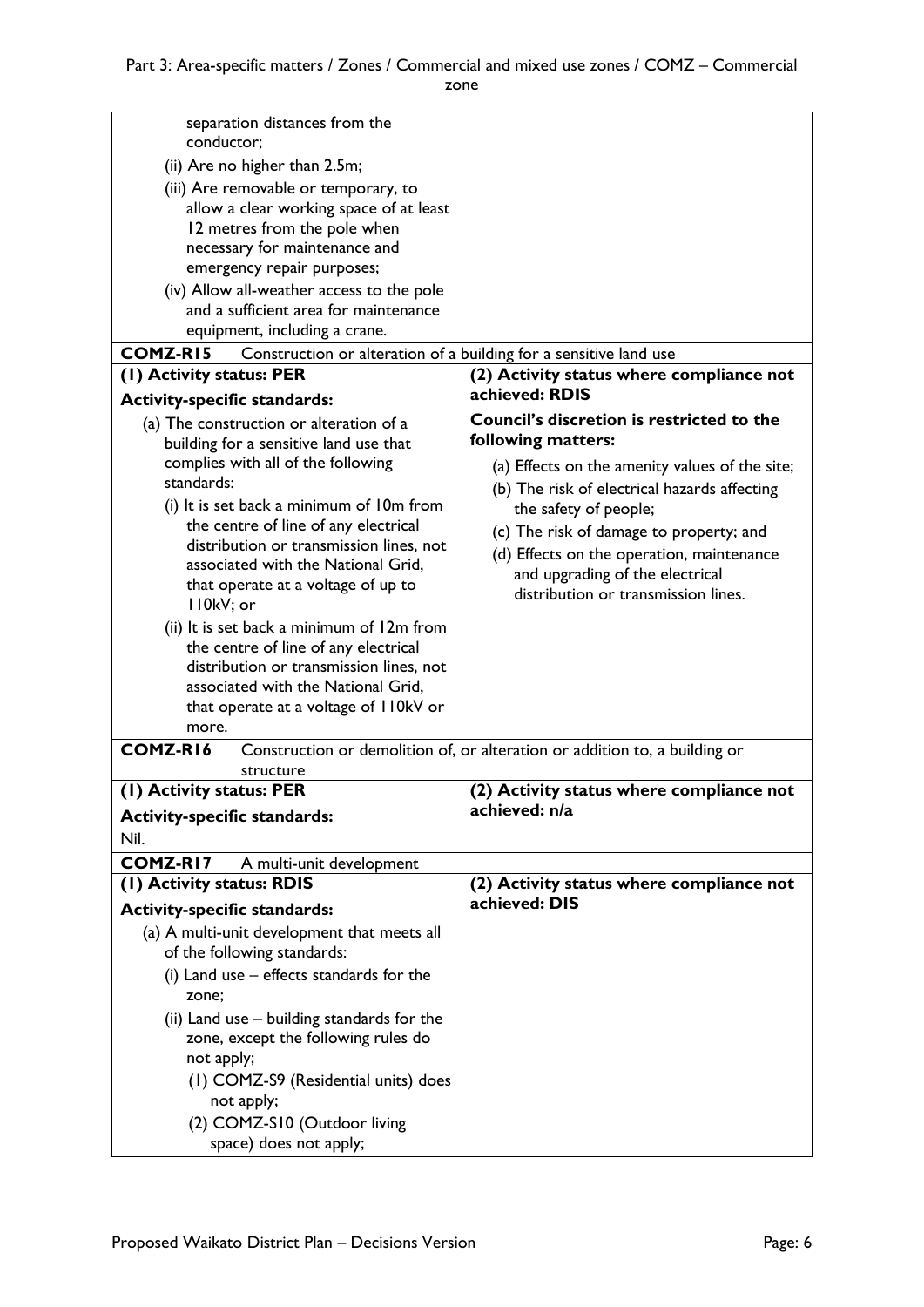- (b) A detailed site plan depicting the proposed Record of Title boundaries for each residential unit and any common areas (including access and services) must be provided, ensuring that a freehold (fee simple) or unit title subdivision complies with Rule SUB-R93 (Subdivision of multiunit developments);
- (c) Each residential unit must be designed and constructed to achieve the internal design sound levels specified in APP1 – Acoustic insulation, Table 25 – Internal sound levels;
- (d) A communal service court is provided comprising;
	- (i) minimum area of 20m2; and
	- (ii) minimum dimension of 3m.
- (e) Outdoor living space areas are provided to meet the following minimum requirements for each residential unit:

| <b>Residential Unit</b>     | Minimum<br>outdoor Living<br>space area | Minimum<br><b>Dimensions</b> |
|-----------------------------|-----------------------------------------|------------------------------|
| Studio unit or I<br>bedroom | 10 <sup>m²</sup>                        | 2m                           |
| 2 or more<br>bedrooms       | 15 <sup>m²</sup>                        | 2m                           |

(f) Each residential unit must meet the following minimum unit size:

| Unit or Apartment Area | Minimum Unit     |
|------------------------|------------------|
| Studio Unit            | 35m <sup>2</sup> |
| I or more bedroom unit | 45m <sup>2</sup> |

## **Council's discretion is restricted to the following matters:**

### Design:

- (g) The extent to which that portion of the building or site which fronts a road or public space:
	- (i) Provides for passive surveillance of the street from habitable rooms at ground and upper floor levels.
	- (ii) Avoids the use of impermeable screens or fencing that obstruct visual connections.
	- (iii) Avoids unrelieved and blank façades.
	- (iv) Creates visual interest through the use of cladding materials, colour and articulation of the façade.
	- (v) Utilises soft or hard landscape elements to contribute positively to streetscape amenity.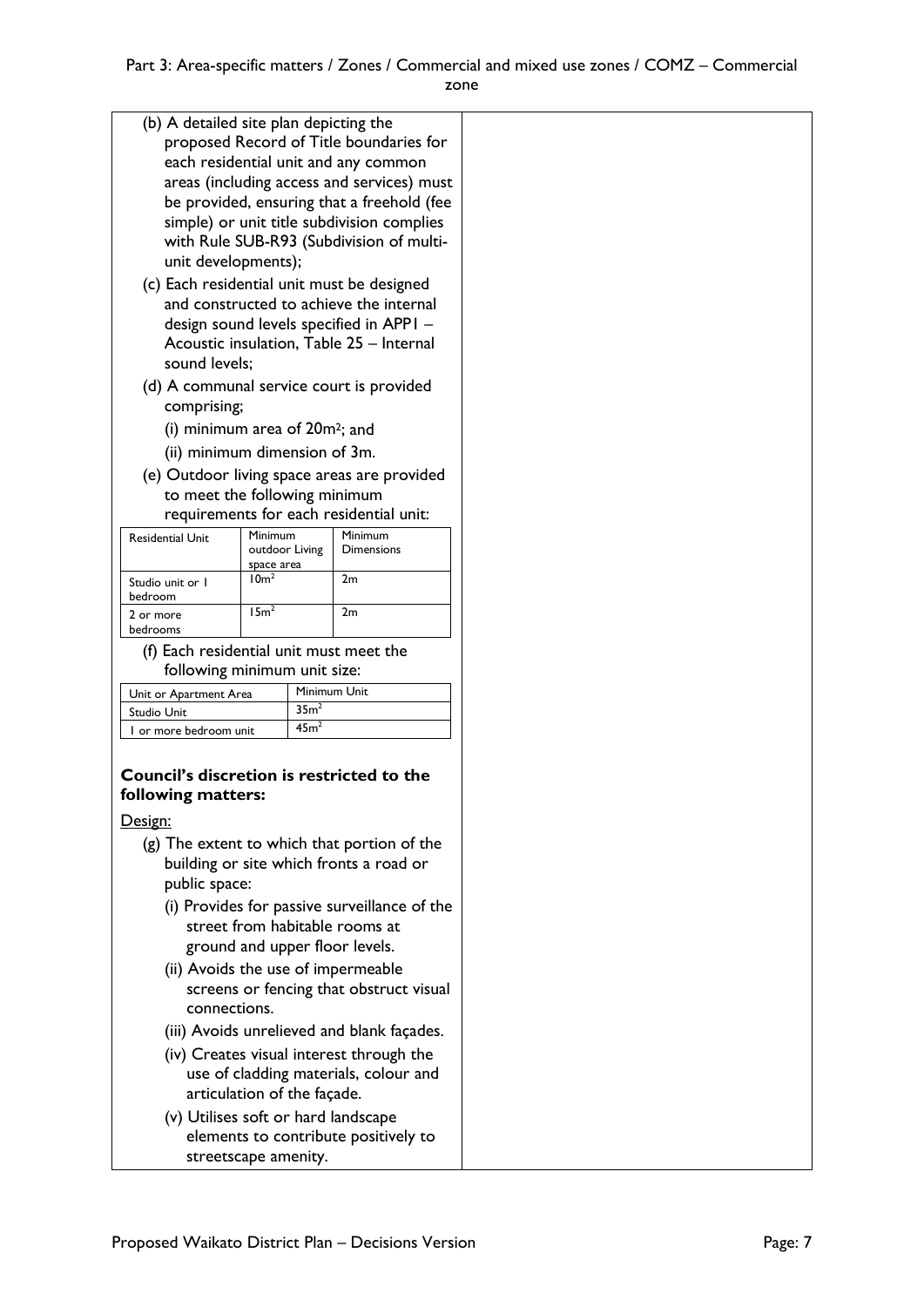| (vi) Minimises vehicle garaging/parking or                                           |                                                                                  |                                                                                           |
|--------------------------------------------------------------------------------------|----------------------------------------------------------------------------------|-------------------------------------------------------------------------------------------|
| manoeuvring areas.<br>(vii) Service courts are screened or                           |                                                                                  |                                                                                           |
| obscured.                                                                            |                                                                                  |                                                                                           |
| <u>On-site amenity:</u>                                                              |                                                                                  |                                                                                           |
|                                                                                      | (h) The extent to which the design:                                              |                                                                                           |
|                                                                                      | (i) Maximises opportunities for                                                  |                                                                                           |
|                                                                                      | accessibility, privacy between units,<br>access to daylight and shelter,         |                                                                                           |
|                                                                                      | including outdoor living spaces.                                                 |                                                                                           |
|                                                                                      | (ii) Incorporates measures that may be                                           |                                                                                           |
|                                                                                      | required to mitigate the potential for                                           |                                                                                           |
|                                                                                      | reverse sensitivity effects.                                                     |                                                                                           |
|                                                                                      | (iii) Maximises opportunities for passive<br>solar gain within units.            |                                                                                           |
| Infrastructure:                                                                      |                                                                                  |                                                                                           |
|                                                                                      | (i) The extent to which the design can be                                        |                                                                                           |
| infrastructure.                                                                      | efficiently serviced with 3 waters                                               |                                                                                           |
| Natural hazards:                                                                     |                                                                                  |                                                                                           |
|                                                                                      | (j) The extent to which the design avoids or                                     |                                                                                           |
|                                                                                      | mitigates effects arising from the                                               |                                                                                           |
|                                                                                      | presence of natural hazards.                                                     |                                                                                           |
| Staging:                                                                             |                                                                                  |                                                                                           |
|                                                                                      | (k) The extent to which staging is necessary                                     |                                                                                           |
|                                                                                      | to ensure that development is carried<br>out in a coordinated and timely manner. |                                                                                           |
| COMZ-RI8                                                                             |                                                                                  | Commercial activities within in the Motorway service centre specific control              |
| (1) Activity status: RDIS                                                            |                                                                                  | (2) Activity status: NC                                                                   |
| <b>Activity-specific standards:</b>                                                  |                                                                                  | <b>Where:</b>                                                                             |
| Nil.                                                                                 |                                                                                  | (a) Any other activity within the Motorway                                                |
|                                                                                      |                                                                                  | service centre specific control area.                                                     |
|                                                                                      | Council's discretion is restricted to the                                        |                                                                                           |
| following matters:                                                                   |                                                                                  | Advice note: The other land-use activities listed                                         |
|                                                                                      | (a) Effects on amenity of the locality;                                          | within the COMZ - Commercial zone do not<br>apply to the Motorway service centre specific |
| (b) Landscaping;<br>(c) Design and layout;                                           |                                                                                  | control area, however the land-use effects and                                            |
|                                                                                      |                                                                                  | land-use standards do apply.                                                              |
| (d) Effects on efficiency and safety of the<br>land transport network, including the |                                                                                  |                                                                                           |
| Waikato Expressway;                                                                  |                                                                                  |                                                                                           |
| (e) Access design; and                                                               |                                                                                  |                                                                                           |
| (f) Potential reverse sensitivity effects.                                           |                                                                                  |                                                                                           |
| <b>COMZ-RI9</b>                                                                      |                                                                                  | Any activity that is not specifically listed as a permitted, controlled, restricted       |
| discretionary or non-complying activity<br>(I) Activity status: DIS                  |                                                                                  |                                                                                           |
| COMZ-R20                                                                             |                                                                                  | Any new building for a sensitive land use, or addition to an existing building that       |
|                                                                                      |                                                                                  | involves an increase in the building envelope or height for a sensitive land use,         |
| within the National Grid Yard                                                        |                                                                                  |                                                                                           |
| (1) Activity status: NC                                                              |                                                                                  |                                                                                           |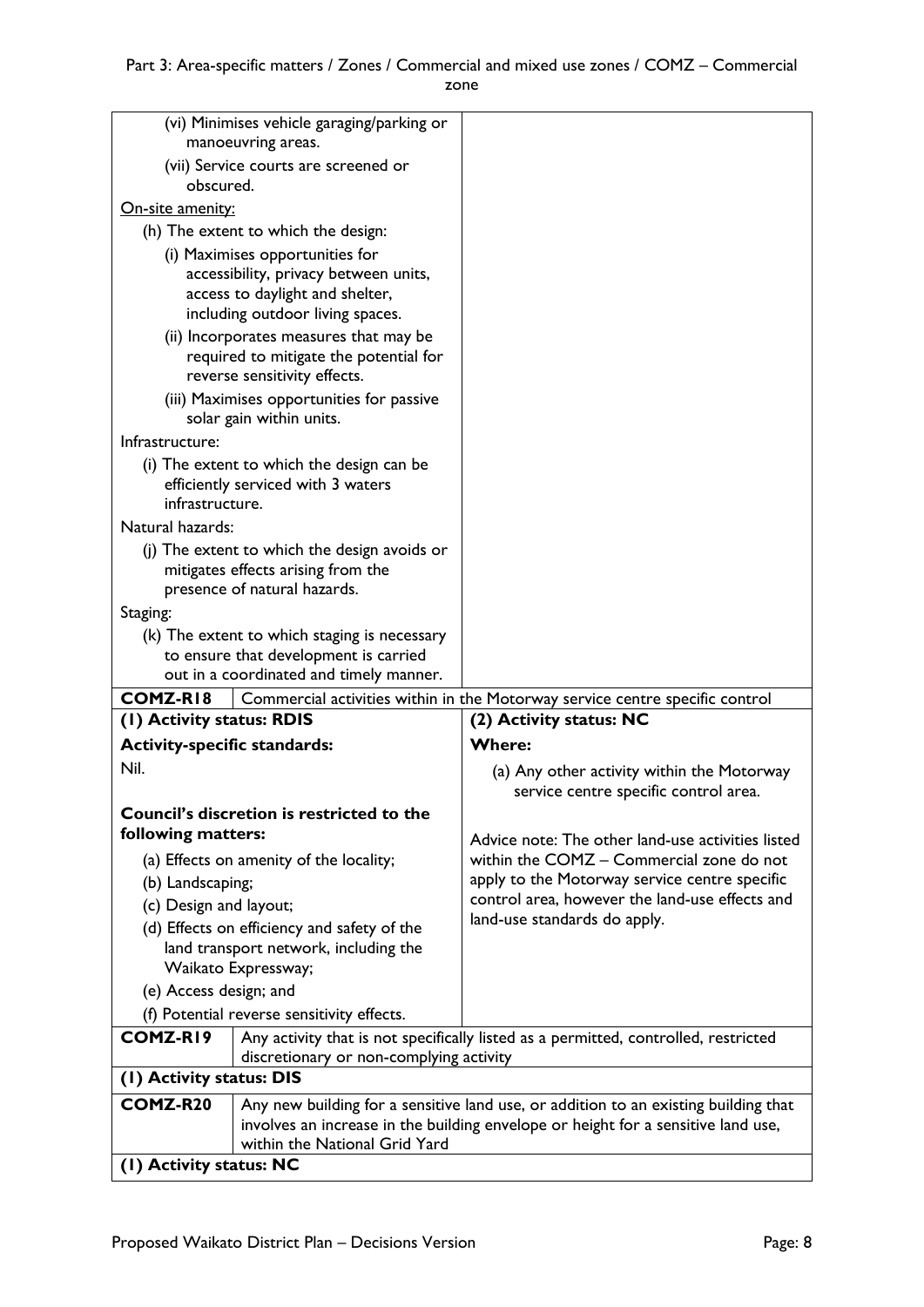| <b>COMZ-R21</b>         | Any change of use of an existing building to a sensitive land use within the<br><b>National Grid Yard</b>                                                                                                                                |  |  |
|-------------------------|------------------------------------------------------------------------------------------------------------------------------------------------------------------------------------------------------------------------------------------|--|--|
|                         | (1) Activity status: NC                                                                                                                                                                                                                  |  |  |
| COMZ-R <sub>22</sub>    | The establishment of any new sensitive land use within the National Grid Yard                                                                                                                                                            |  |  |
| (1) Activity status: NC |                                                                                                                                                                                                                                          |  |  |
| COMZ-R23                | Dairy/milking sheds (excluding accessory structures and buildings), commercial<br>greenhouses, Pseudomonas syringae pv. Actinidiae (Psa) disease control<br>structures, or buildings for intensive farming within the National Grid Yard |  |  |
| (1) Activity status: NC |                                                                                                                                                                                                                                          |  |  |
| COMZ-R24                | Any building, structure, objects or vegetation that obscure the sight line of the<br>Raglan navigation beacons for vessels entering Whaingaroa (Raglan Harbour)<br>(APP8 – Raglan navigation beacon).                                    |  |  |
| (1) Activity status: PR |                                                                                                                                                                                                                                          |  |  |

# *Land use – effects*

| <b>COMZ-SI</b>                                                                                                                                                                                                                                 | Servicing and hours of operation   |                                                                                                                                                                                                                |
|------------------------------------------------------------------------------------------------------------------------------------------------------------------------------------------------------------------------------------------------|------------------------------------|----------------------------------------------------------------------------------------------------------------------------------------------------------------------------------------------------------------|
| (I) Activity status: PER<br><b>Where:</b>                                                                                                                                                                                                      |                                    | (2) Activity status where compliance not<br>achieved: RDIS                                                                                                                                                     |
| (a) The loading and unloading of vehicles and<br>the receiving of customers and deliveries                                                                                                                                                     |                                    | Council's discretion is restricted to the<br>following matters:                                                                                                                                                |
| associated with a commercial activity on<br>a site adjoining the GRZ - General<br>residential zone, MRZ - Medium density<br>residential zone, LLRZ - Large lot<br>residential zone or SETZ - Settlement<br>zone must only occur between 6.00am |                                    | (a) Effects on amenity values on adjoining<br>sites within the GRZ - General<br>residential zone, MRZ - Medium density<br>residential zone, LLRZ - Large lot<br>residential zone or SETZ - Settlement<br>zone: |
| and 8.00pm.                                                                                                                                                                                                                                    |                                    | (b) Timing, duration and frequency of<br>adverse effects;                                                                                                                                                      |
|                                                                                                                                                                                                                                                |                                    | (c) Location of activity in relation to zone<br>boundary;                                                                                                                                                      |
|                                                                                                                                                                                                                                                |                                    | (d) Location of activity in relation to<br>residential units on adjoining sites;                                                                                                                               |
|                                                                                                                                                                                                                                                |                                    | (e) The means to avoid, remedy or mitigate<br>adverse effects on adjoining sites.                                                                                                                              |
| <b>COMZ-S2</b>                                                                                                                                                                                                                                 | Onsite parking areas - landscaping |                                                                                                                                                                                                                |
| (I) Activity status: PER                                                                                                                                                                                                                       |                                    | (2) Activity status where compliance not                                                                                                                                                                       |
| <b>Where:</b>                                                                                                                                                                                                                                  |                                    | achieved: RDIS                                                                                                                                                                                                 |
| (a) Onsite car parking area for 5 or more<br>parking spaces located adjoining a road,                                                                                                                                                          |                                    | Council's discretion is restricted to the<br>following matters:                                                                                                                                                |
| must comply with the following<br>standards:                                                                                                                                                                                                   |                                    | (a) Design and location of the parking area<br>and landscaping strip; and                                                                                                                                      |
| (i) The car parking area must be<br>separated from the road by a 1.5m<br>wide planting strip, with the exception<br>of vehicle access points; and                                                                                              |                                    | (b) Effects on streetscape amenity.                                                                                                                                                                            |
| (ii) Plants within the planting and<br>pedestrian strip must be maintained<br>to a height no greater than Im.                                                                                                                                  |                                    |                                                                                                                                                                                                                |
| COMZ-S3                                                                                                                                                                                                                                        | Outdoor storage                    |                                                                                                                                                                                                                |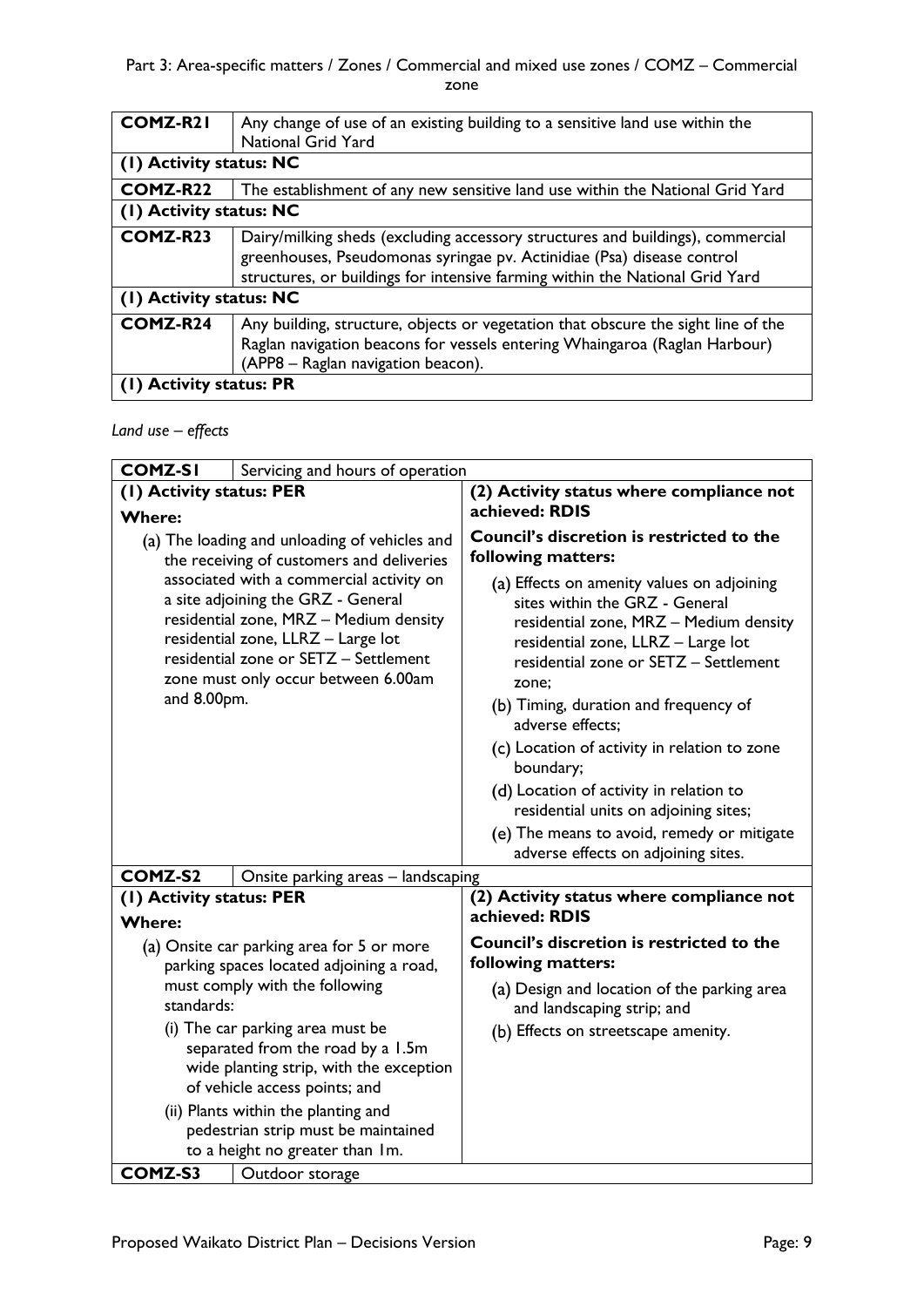| (1) Activity status: PER                                                                                                                                                                                                                                                                                                                                                                                                                                                                                                                                 | (2) Activity status where compliance not                                                                                                                                                                                              |
|----------------------------------------------------------------------------------------------------------------------------------------------------------------------------------------------------------------------------------------------------------------------------------------------------------------------------------------------------------------------------------------------------------------------------------------------------------------------------------------------------------------------------------------------------------|---------------------------------------------------------------------------------------------------------------------------------------------------------------------------------------------------------------------------------------|
| Where:                                                                                                                                                                                                                                                                                                                                                                                                                                                                                                                                                   | achieved: RDIS                                                                                                                                                                                                                        |
| (a) Outdoor storage of goods or materials<br>must comply with all of the following<br>standards:<br>(i) Be associated with the activity<br>operating from the site;<br>(ii) Not encroach on parking or loading<br>areas:<br>(iii) Standards COMZ-S4 Height and<br>COMZ-S7 Height in relation to<br>boundary; and<br>(iv) Be fully screened from view by a<br>close boarded fence or solid fence or<br>wall to a height of 1.8m fencing or<br>landscaping from any:<br>(1) Public road;<br>(2) Public reserve; and<br>(3) Adjoining site in another zone. | <b>Council's discretion is restricted to the</b><br>following matters:<br>(a) Visual amenity;<br>(b) Effects on loading and parking areas;<br>(c) Size and location of storage area; and<br>(d) Measures to mitigate adverse effects. |

*Land use – building*

| <b>COMZ-S4</b><br><b>Building height</b>                                                                                                                                                                                                                                                                                                                                                                                                                                                                                                                                      |                                                                                                                                                                                                                                           |  |
|-------------------------------------------------------------------------------------------------------------------------------------------------------------------------------------------------------------------------------------------------------------------------------------------------------------------------------------------------------------------------------------------------------------------------------------------------------------------------------------------------------------------------------------------------------------------------------|-------------------------------------------------------------------------------------------------------------------------------------------------------------------------------------------------------------------------------------------|--|
| (I) Activity status: PER                                                                                                                                                                                                                                                                                                                                                                                                                                                                                                                                                      | (2) Activity status where compliance not                                                                                                                                                                                                  |  |
| <b>Where:</b>                                                                                                                                                                                                                                                                                                                                                                                                                                                                                                                                                                 | achieved: RDIS                                                                                                                                                                                                                            |  |
| (a) The maximum height of any building or<br>structure measured from the natural<br>ground level immediately below that part<br>of the structure must not exceed 12m;<br>(b) Chimneys not exceeding Im in width and<br>finials shall not exceed a maximum height<br>of 14m measured from the natural<br>ground level immediately below the<br>structure:<br>(c) The maximum height of hose drying<br>towers associated with emergency<br>service facilities measured from the<br>natural ground level immediately below<br>that part of the structure must not<br>exceed 15m. | <b>Council's discretion is restricted to the</b><br>following matters:<br>(a) Height of the building;<br>(b) Design and location of the building<br>(c) Extent of shading on an adjoining site;<br>and<br>(d) Privacy on adjoining sites. |  |
| <b>COMZ-S5</b>   Height in relation to boundary                                                                                                                                                                                                                                                                                                                                                                                                                                                                                                                               |                                                                                                                                                                                                                                           |  |
| (I) Activity status: PER                                                                                                                                                                                                                                                                                                                                                                                                                                                                                                                                                      | (2) Activity status where compliance not                                                                                                                                                                                                  |  |
| <b>Where:</b>                                                                                                                                                                                                                                                                                                                                                                                                                                                                                                                                                                 | achieved: RDIS                                                                                                                                                                                                                            |  |
| (a) Any building or structure must not<br>protrude through a height control plane                                                                                                                                                                                                                                                                                                                                                                                                                                                                                             | <b>Council's discretion is restricted to the</b><br>following matters:                                                                                                                                                                    |  |
| rising at an angle of 45 degrees                                                                                                                                                                                                                                                                                                                                                                                                                                                                                                                                              | (a) Height of the building;                                                                                                                                                                                                               |  |
| commencing at an elevation of 2.5m<br>above ground level at the site boundary<br>where it adjoins the:<br>(i) GRZ - General residential zone;                                                                                                                                                                                                                                                                                                                                                                                                                                 | (b) Design and location of the building;<br>(c) Level of shading on any other adjoining<br>sites:<br>(d) Privacy on other sites; and                                                                                                      |  |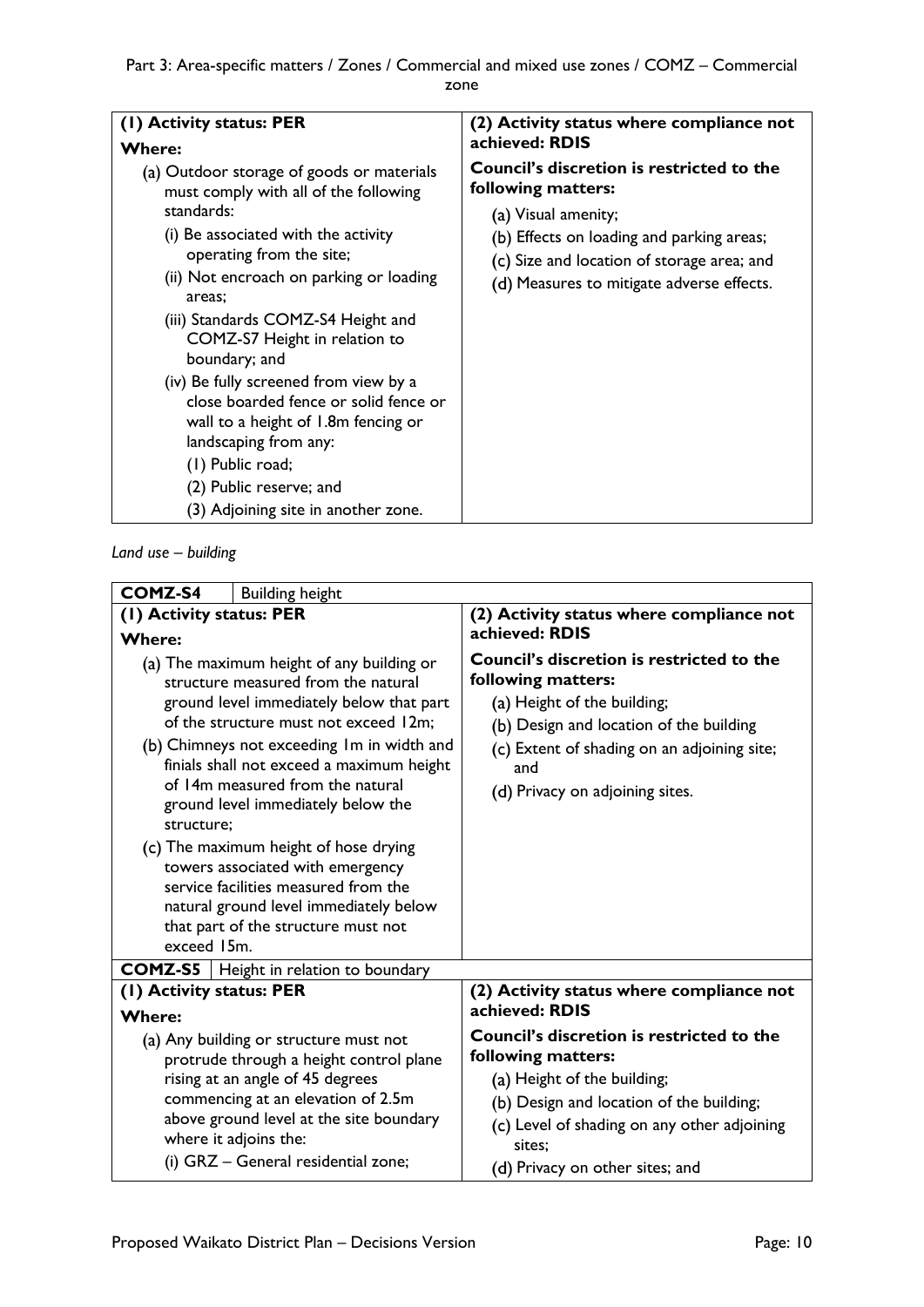| (ii) MRZ - Medium density residential                                          | (e) Amenity values of the locality.                                                   |
|--------------------------------------------------------------------------------|---------------------------------------------------------------------------------------|
| zone;                                                                          |                                                                                       |
| (iii) LLRZ - Large lot residential zone;                                       |                                                                                       |
| (iv) SETZ - Settlement zone;                                                   |                                                                                       |
| (v) RLZ - Rural lifestyle zone; or                                             |                                                                                       |
| (vi) OSZ - Open space zone.                                                    |                                                                                       |
| COMZ-S6<br>Building setbacks - zone boundaries                                 |                                                                                       |
| (1) Activity status: PER                                                       | (2) Activity status where compliance not                                              |
| <b>Where:</b>                                                                  | achieved: RDIS                                                                        |
|                                                                                | <b>Council's discretion is restricted to the</b>                                      |
| (a) A building must be set back a minimum<br>of at least:                      | following matters:                                                                    |
| (i) 3.0 m from rear and side boundaries<br>adjoining any:                      | (a) Height, design and location of the<br>building relative to the boundary;          |
| (1) GRZ - General residential zone;                                            | (b) Impacts on the privacy for adjoining<br>site(s);                                  |
| (2) MRZ - Medium density residential                                           | (c) Impacts on amenity values, including                                              |
| zone;<br>(3) LLRZ - Large lot residential zone;                                | main living areas, outdoor living space of<br>adjoining site(s); and                  |
| (4) SETZ - Settlement zone;                                                    | (d) Landscaping and/or screening.                                                     |
| (5) RLZ - Rural lifestyle zone; or                                             |                                                                                       |
| (6) OSZ – Open space zone.                                                     |                                                                                       |
| (ii) 1.5m from rear and side boundaries<br>adjoining any:                      |                                                                                       |
| (1) GRUZ - General rural zone;                                                 |                                                                                       |
| (2) GIZ - General industrial zone; or                                          |                                                                                       |
| (3) HIZ - Heavy industrial zone.                                               |                                                                                       |
| (iii) 15m from SH23 for any site between                                       |                                                                                       |
| Greenslade Road and Hills Road,                                                |                                                                                       |
| Raglan.                                                                        |                                                                                       |
| (b) COMZ-S6(1)(a) does not apply to a                                          |                                                                                       |
| structure which is not a building.                                             |                                                                                       |
| <b>COMZ-S7</b><br>Building setback - waterbodies                               |                                                                                       |
| (I) Activity status: PER                                                       | (2) Activity status where compliance not                                              |
| <b>Where:</b>                                                                  | achieved: RDIS                                                                        |
| (a) A building that is set back a minimum of:                                  | <b>Council's discretion is restricted to the</b>                                      |
| (i) 27.5m from the margin of any lake;                                         | following matters:                                                                    |
| (ii) 27.5m from the margin of any                                              | (a) Effects on the landscape, ecological,<br>cultural and recreational values of the  |
| wetland;                                                                       | adjacent water body;                                                                  |
| (iii) 27.5 from the bank of any river                                          | (b) Adequacy of erosion and sediment                                                  |
| (other than the Waikato River and<br>Waipa River);                             | control measures;                                                                     |
| (iv) 32.5m from the margin of either the<br>Waikato River and the Waipa River; | (c) The functional or operational need for<br>the building to be located close to the |
| (v) 27.5m from mean high water springs;                                        | waterbody;                                                                            |
| (vi) 10m from any artificial wetland;                                          | (d) Effects on public access to the                                                   |
| (b) A public amenity of up to $25m^2$ or pump                                  | waterbody;                                                                            |
| shed (private or public) within any                                            | (e) Effects on the amenity of the locality;<br>and                                    |
| building setback identified in Standard                                        | (f) Effects on natural character values.                                              |
| $COMZ-S7(1)(a);$                                                               |                                                                                       |